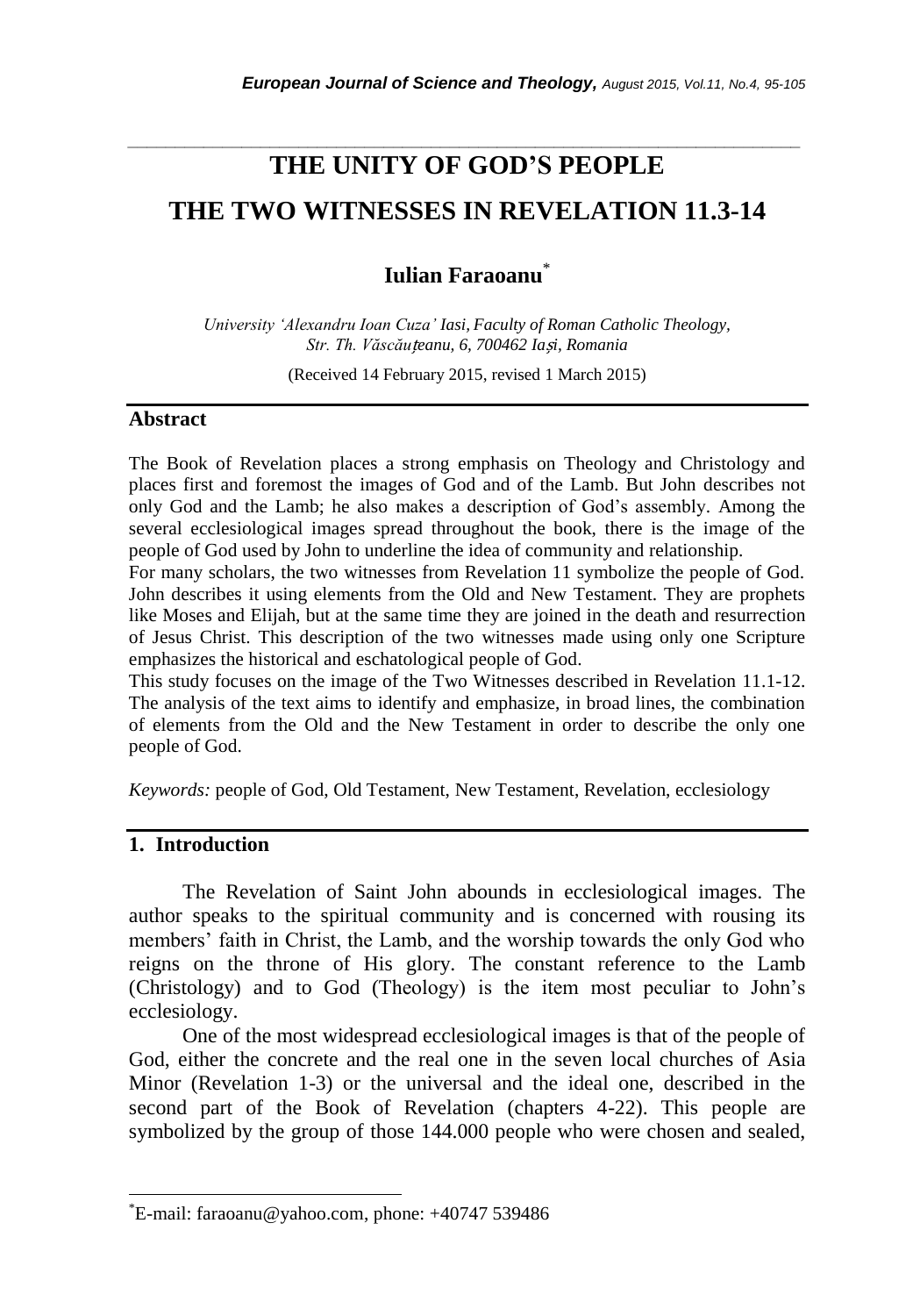by the Two Witnesses, by the woman with a crown of twelve stars on her head, by the conquerors who sing the song of Moses and that of the Lamb [1].

In the following pages we will look into several verses of the Book of Revelation 11, one of the most studied chapters in the Revelation, but at the same time, one of the most difficult to interpret. The aim is to explore how exactly is the description of the Two Witnesses a symbol of the people of God in order to demonstrate the unity of the God"s assembly; the people of the old and new alliance.

#### **2. Revelation 11.3-13 - the Two Witnesses of Christ, new Elias and Moses**

The episode of the Two Witnesses is part of the context of Revelation 10.1-11.14, a larger section whose topic would be the prophecy. Revelation 11 describes not only the prophetic mission of the people of God, but has the motif of exodus as background. In fact, Revelation 11 focuses on the intervention of God the Saviour in favour of the chosen ones. In this way, Revelation 11 can show a part of its ecclesiological dimension. The image of the people of God can also be seen in the symbol of the Temple, of the sanctuary and venerators (Revelation 11.1-2).

## *2.1. The Two Witnesses, new Elias and Moses (Revelation 11.3-6)*

In Revelation 11.3-6, the author describes the mission and the powers of the Two Witnesses by means of various images from the Old Testament [2]. The description of the witnesses begins in the third verse with entrusting the prophetic mission. Even from the beginning, the witnesses are identified with the prophets in the line of the prophecy from the Old Testament. They are the messengers of God in whose mission is to call and urge the people to convert and to make known the divine judgement and the salvation.

The definite article that accompanies the word 'witnesses' could indicate that the images of the two people are known, but the author does not say anything about their name. This is why the identification of the Two Witnesses is difficult. However, some elements, which are useful in establishing their identity, can be extracted from different references to the Old Testament.

The main element to identify the Two Witnesses is nonetheless the reference to the Elijah and Moses" miraculous powers. The Two Witnesses seem to be a new Elijah and a new Moses because they have the powers of these two characters that belong to the Old Testament.

Like Elijah, they can shut the heavens so that rain may not fall (1 Kings 17.1). Unlike 1 Kings 17.1, this sign can be achieved not only in an isolated way, but during the whole prophetic ministry of 1.260 days, a period that is equal to the three intervals and a half of the persecution (in Luke 4.25, the duration of the drought is three years and a half).

\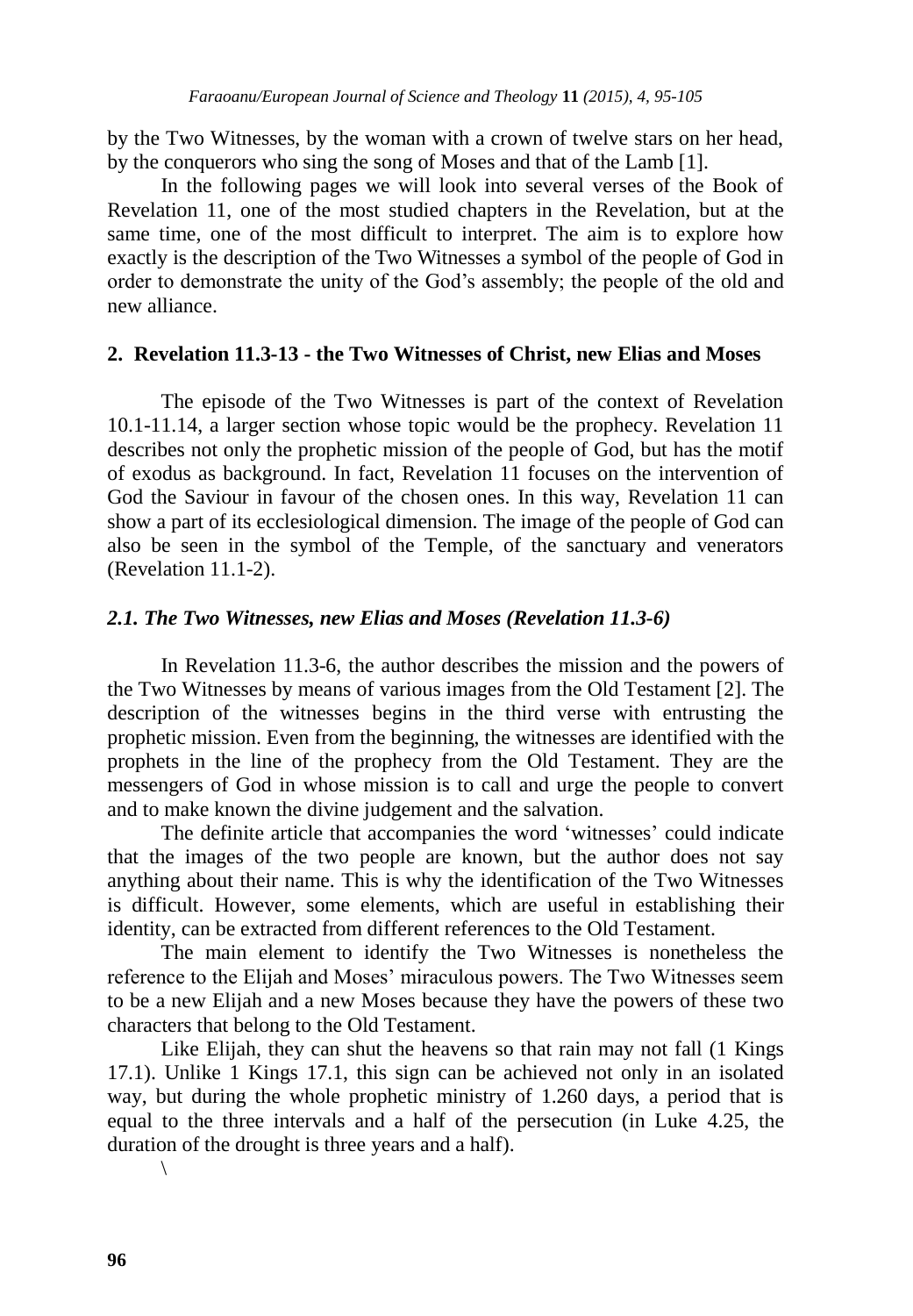Also, like Moses, the witnesses can turn water into blood, just like in the first plague from Exodus (Exodus 7.14-21) and as it is described in Revelation 8.8 (the second trumpet). They also have the power to smite the Earth with other plagues. This is similar to the situation in the Old Testament where these punishments were used against the idolaters who persecuted the people and did not obey God.

Moreover, there are other references to Elijah and Moses in Revelation 11. The ascension to Heaven of the witnesses could be inspired from the traditions concerning Moses (Deuteronomy 34.1-12) and Elijah" (2 Kings 2.11) ascension to heaven. In the biblical tradition, there were also stories about Elijah (Mark 9.12) and Moses" return at the end of time. Elijah and Moses" presence alongside Jesus at the moment of the transfiguration (Mark 9.4) is not random.

Finally, some traditions concerned only Elijah. The fire invoked from heaven in order to send the messengers of king Ahaz in 2 Kings 1.17 can be related to the fire that destroys the enemies in Revelation 11:6. On the other hand, the lamp that is compared to Elijah in Sirach 48.1 could be then associated with the fire that comes out of the witnesses' mouth. In this case, the fire could represent the power of the word proclaimed by the prophet (Jeremiah 5.14).

The choice of Moses and Elijah as a typology for the witnesses in Revelation 11 is better understood if we start with the rhetorical intentions of John of Patmos. Either Elijah or Moses faced the heathen kings and idolatry during their prophetic mission and proclaimed the worship of the one true God [3].

The purpose of the author of the Book of Revelation is to present the Two Witnesses as being the new witnesses Elijah and Moses [4]. Deuteronomy 18.15 already talked about a new Moses and the text in Malachi 4:5-6 hinted to a new Elijah. In Mark 6.15, Jesus himself is mistaken for Elijah and in John 1.21, John the Baptist is likened to Elijah. The mission of the new Elijah and Moses is mainly to prepare the people for judgement, inviting to penitence while always keeping conversion in view.

As it occurs in the last book of the Bible, John recomposes the images in the Old Testament. In Revelation 11, the re-interpretation resides in modifying and enriching the characters of Elijah and Moses. In this way, the fire does not descend from heaven as it was illustrated in 2 Kings 1.10-17, but proceeds out of the witnesses" mouths. Also, unlike the two characters in the Old Testament, the witnesses show signs over the whole period of their prophecy, act throughout the whole world, and have the power to cast upon the world any type of plagues.

Finally, they are unattainable and no one can harm them. The last element of difference is the end of the witnesses' life, namely martyrdom that was unknown to Moses and Elijah. With all these characteristics added by John, the Two Witnesses seem to be superior to Moses and Elijah.

Together with Elijah and Moses" attributes, the Two Witnesses have other characteristics taken from various images in the Old Testament. The first aspect is the sackcloth (Revelation 11.3), which is seen as a mantle made of goat hair that could lend its owner the force to overcome the difficulties of persecution [1,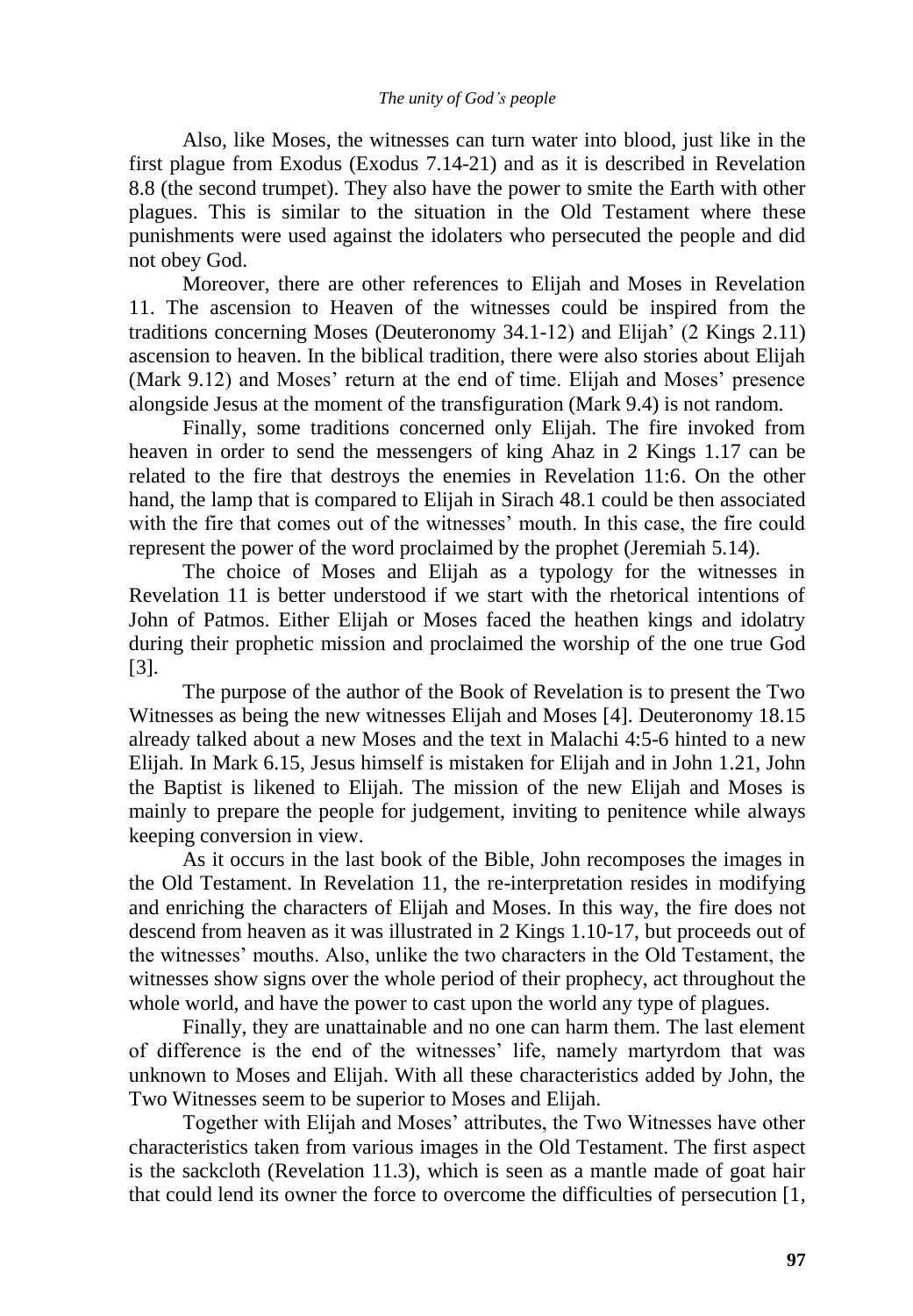p. 219]. In the Old Testament, to be dressed in sackcloth is first of all a reference to sorrow and mourn (Genesis 37.34). The sackcloth is also an invitation to penitence (Jonah 3.5-8). In our text there could be an invitation to penitence and conversion, encouraged by the announcement about God"s judgement.

Another image used to describe the Two Witnesses is: the two olive trees and of the two candlesticks standing before God. The presence before God is the confirmation of divine protection, already announced in the beginning of the chapter 11. Standing before the Lord of the earth expresses at the same time closeness to God, which inspires and mandates the prophetic message. The announcement and the testimony must spread across the whole world, an idea confirmed by the apposition "of the Earth" referring to the Lord [4, p. 277].

The image of the olive trees is taken from Zechariah 4.2-14, where it referred to the two consecrated people, Zerubbabel, the political leader, and Joshua, the High Priest. In this case we could talk about the mission of the martyrs in the civic and sacerdotal field. However, the reference in Revelation 11.5-6 seems not to be to Zerubbabel and Joshua, but to Moses and Elijah, the light bearers in Law and Prophets [5]. Despite all changes, even if the concept of anointing [6] remains, John switches from the royal and priestly images in Zechariah 4 to a prophetic context. The two olive trees are the witnesses anointed with the oil of the Spirit, prophets through whom God nourishes the God"s people and upholds their testimony.

The lamps had been already mentioned in Revelation 1.12-20 as a symbol of the churches. The number two makes reference to the candlesticks and points out once again the validity of the testimony of God"s people. Hence, the two candlesticks could represent the people of God and their faithful testimony. (According to R. Bauckham, [3, p. 274], if the candlesticks are a symbol of the people of God in Revelation 1.9-20, it should be the same in Revelation 11. The two candlesticks would symbolize the Church"s testimony. However, G.B. Caird maintains that the two candlesticks, taken from a total of seven candlesticks in Revelation 2-3 would reflect the martyrdom to which a part of the Church is exposed [7].)

## *2.2. The mission of the new Elijah and Moses and our society*

In Revelation 11.3-6, the Two Witnesses are an image of God's people, which is described in terms drawn from the Old Testament. These people, protected by God, accomplish their prophetic testimony according to the model of Moses and Elijah. The emphasis is especially on the inviolable character of the Two Witnesses, a sign of divine protection. On the other hand, the various powers that Elijah and Moses possess and their activities during the whole prophetic mission emphasize the importance of the witness to which the people of God is called.

The lives of the Two Witnesses can be an example for today society. That is truth when we keep in mind the exhortatory intentions of John. They are two main elements in the ministry of the new Elijah and Moses: the prophecy and the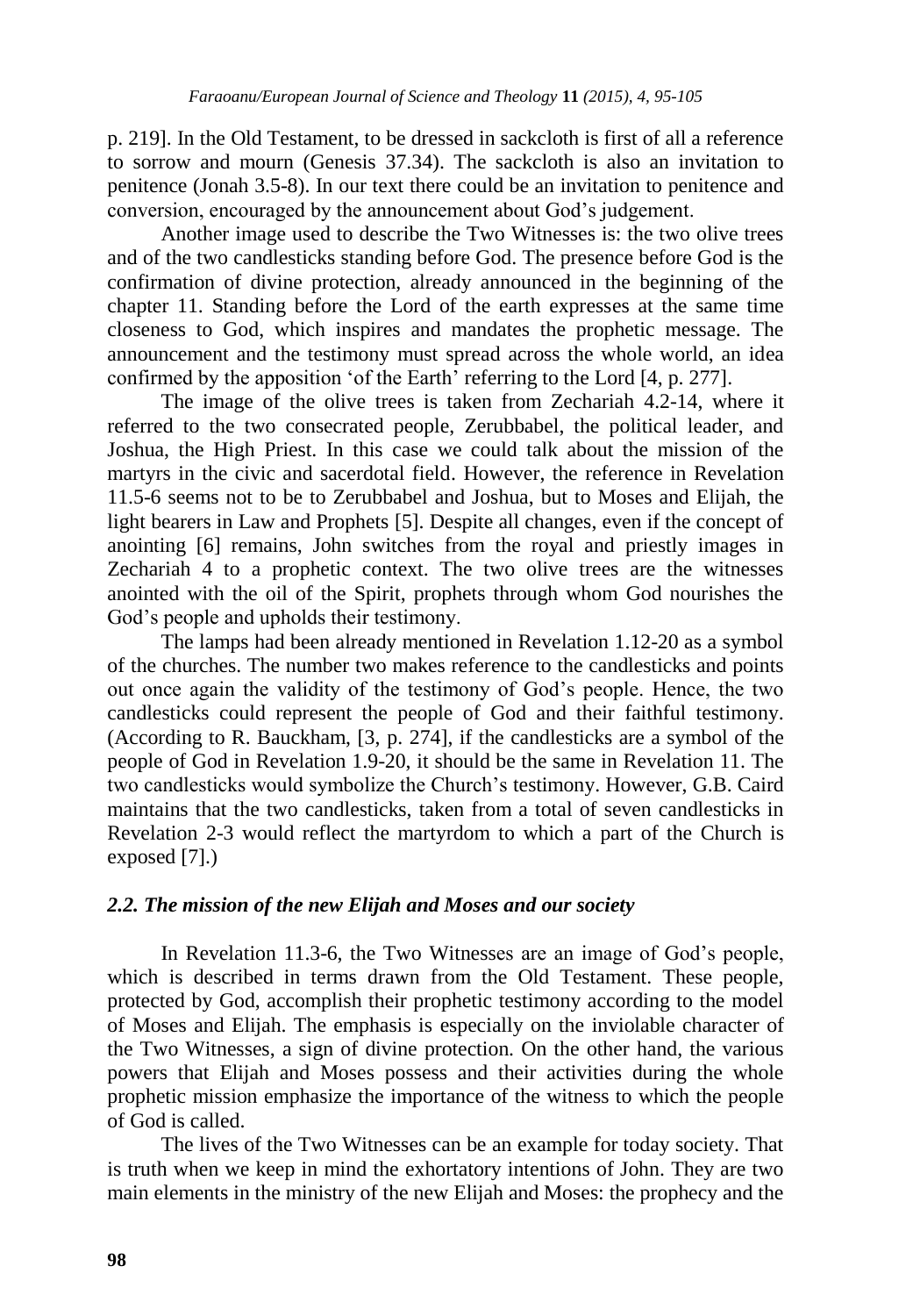witness. So the question goes: what kind of prophecy is it for us today? The world needs new prophets who able to call and urge people to repent and to spread around the divine judgement and salvation. Today"s world needs prophets who have a good connection with God. As a matter of fact, this strong connection and obedience to God are the sources of power.

Another question would be: what kind of testimony should be in nowadays? Like for the two persons from the Old Testament, the witness must be strong and perseverant. The faith of a witness comes in opposition to the idolatry. Just like Elijah and Moses, the Christians have to be able to resist the new forms of idolatry.

# *2.3. The Two Witnesses and the relationship with Christ (Revelation 11.7-13)*

In Revelation 11.7-13, the witnesses are also described with aspects from the New Testament. The references from the Old Testament are abandoned and replaced by another context. This replacement starts with the appearance of the surprising Beast, which rises from the abyss, the place of evil. The reaction of the evil forces at the prophets" message appears after the testimony of the two witnesses. (The process of passing over in silence different actions is also encountered in other places, for example in Revelation 7.1-4 when reference is made to the marking with the seal. An explanation could be the concentration of the interest on other aspects.)

The untouchable witnesses fight the beast which overpowers them and kills them, without them putting up any resistance. The authenticity of the witnesses and the powers they wielded are of no use since they will be killed. This fact shows how God on one hand defends his chosen ones who testify, while on the other, the witnesses face suffering and death. Furthermore, the denial of any thought of revenge is highlighted [8]. The righteous must trust in God in his suffering and leave his cause into His hands, because He is the one who metes out justice.

Once defeated by the Beast, their bodies will be exposed in the public square, without burial, a sign of punishment and despise (1 Kings 13.22). (D.E. Aune finds a parallel with *The Revelation of Elijah* (4.13-14) where the eschatological enemy fights Elijah and Enoch, defeats them, and the bodies of the defeated remain for three days and a half in the square of the great city [9].) The fact that they do not have a burial needs to be interpreted symbolically. Maybe, first of all, the emphasis is put on the shortening of the negative element of mockery (three days and a half) as compared to the length of the ministry (three years and a half). We can add to this, on the other hand, the idea of a negative period of trial symbolized by the half of the number seven.

The death of the Two Witnesses becomes a reason of joy and celebration for the 'Earth inhabitants' – words that reflect the entire world. In Revelation, the view of the earth"s inhabitants is negative and this can be seen in the complete rejection of the prophets' testimony. (G.K. Beale notices how six -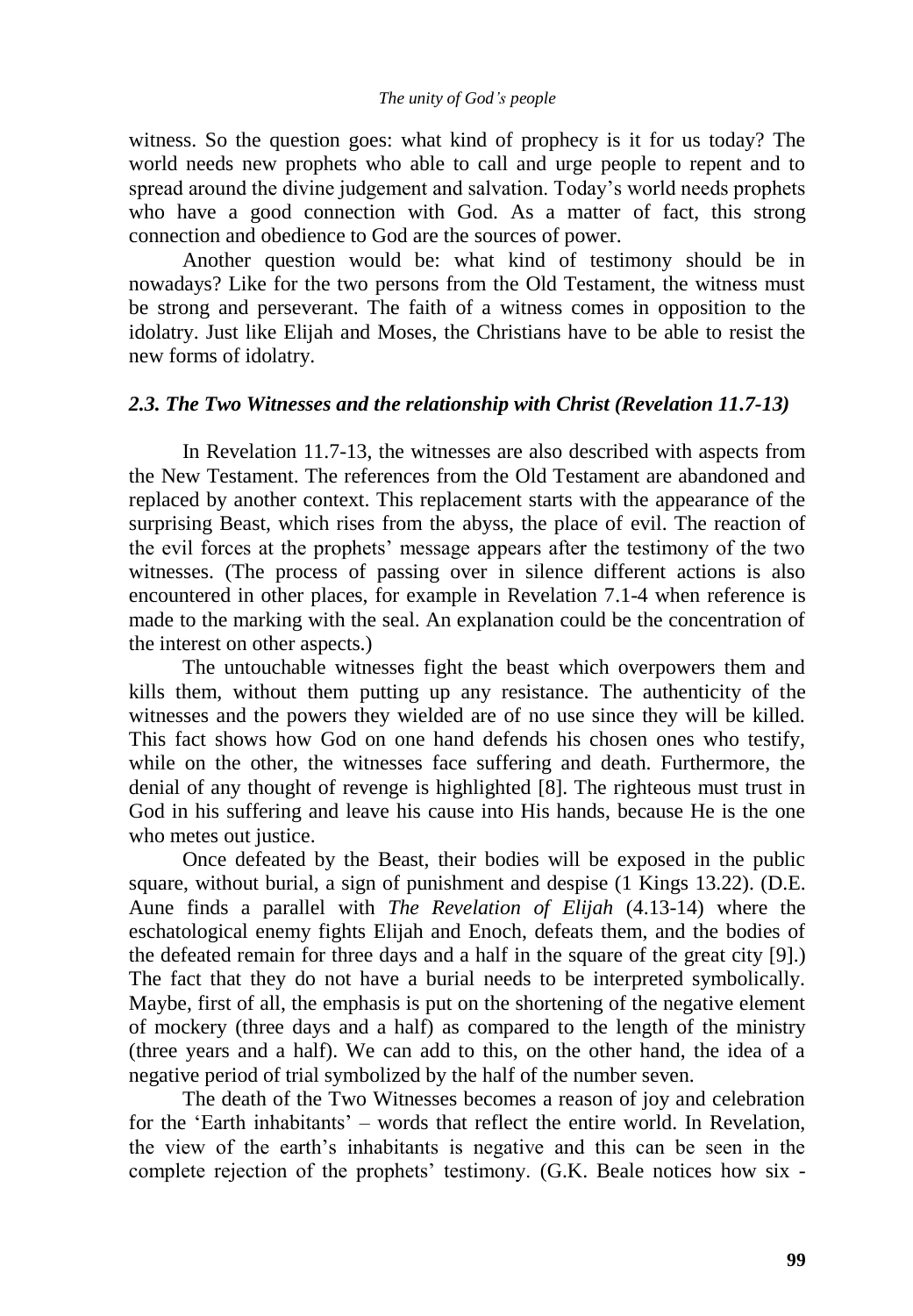Revelation 1.9; 6.9; 11.7; 12.11-17; 20.4 - of the nine occurrences of the word "testimony" in Revelation are related to the rejection of the people [10].)

The first aspect related to the New Testament, more precisely in Revelation 11, is revealed in the Lord"s crucifixion. Yet, the relationship of the believers with Christ can be seen from the very beginning. In Revelation 11.3, Christ takes the floor and offers the task of prophesying (this fact is highlighted by the possessive pronoun "mine"). The relationship of the Two Witnesses with Christ is also confirmed afterwards by the testimony "of Jesus" before the world (Revelation 1.2, 9; 12.17; 19.10; 20.4).

The two new prophets, Elijah and Moses, continue to testify about the same death of the Saviour. Revelation 11.8 states explicitly that the witnesses have the same destiny like Christ, being killed violently in "the great city, where their Lord had been crucified".

The interpreting of the mystery of the city in Revelation 11 has consistently been the subject of a great many debates among critics. The city could be Rome [11] since the seven occurrences of the word "the big city" refers to Babylon, which is Rome (Revelation 14.8; 16.19; 17.18; 18.10, 16, 18, 19, 21). This argument could be contradicted by the distinction between the great Babylon and Jerusalem, the holy city.

Nevertheless, the city that John of Patmos has in mind could be Jerusalem. The thesis is backed up by the description of the crucifixion of the Lord, which took place in Jerusalem, and by the reference to the temple in the beginning of chapter 11. The author neither talks about the historical Jerusalem, which was destroyed in AD 70, nor about a real martyrdom since we don't have any historical memory of the crucified martyrs in Jerusalem in the first decades of Christianity. Therefore, the city in Revelation 11 is not the old Jerusalem, but could be that type of "Jerusalem" which kills the prophets and crucified the Messiah.

It is difficult to identify the divine city since it is spiritually associated with Sodom (the symbol of perversion) and Egypt (the symbol of oppression). (The term "pneumatikos" appears only here - Revelation 11.8 - and in 1 Corinthians 2.14 in the whole New Testament. According to L.A. Vos, John performs the action of symbolizing or spiritualizing the persons and the places taken from the Old Testament [12].) The combination of the two realities already appeared in Amos 4.10-11. In Revelation 11, Sodom and Egypt need to be understood symbolically as a model for any city or space where testimonies are given, but also a place of rejection. The rejection of the prophets from a spiritual point of view means idolatry (Sodom) and slavery (Egypt).

The combination of the three realities, Sodom, Egypt and Jerusalem, in a single city is done on purpose, first of all to motivate the testimony even in persecutions. Even if there is rejection (Sodom), oppression and death (Egypt), the authenticity of the testimony needs to remain constant.

From the previous reports we conclude that author did indeed intent to change the symbol of Jerusalem. Indeed, he adds some details (Hellenistic and universalistic) like the market, the inhabitants of the Earth and the people from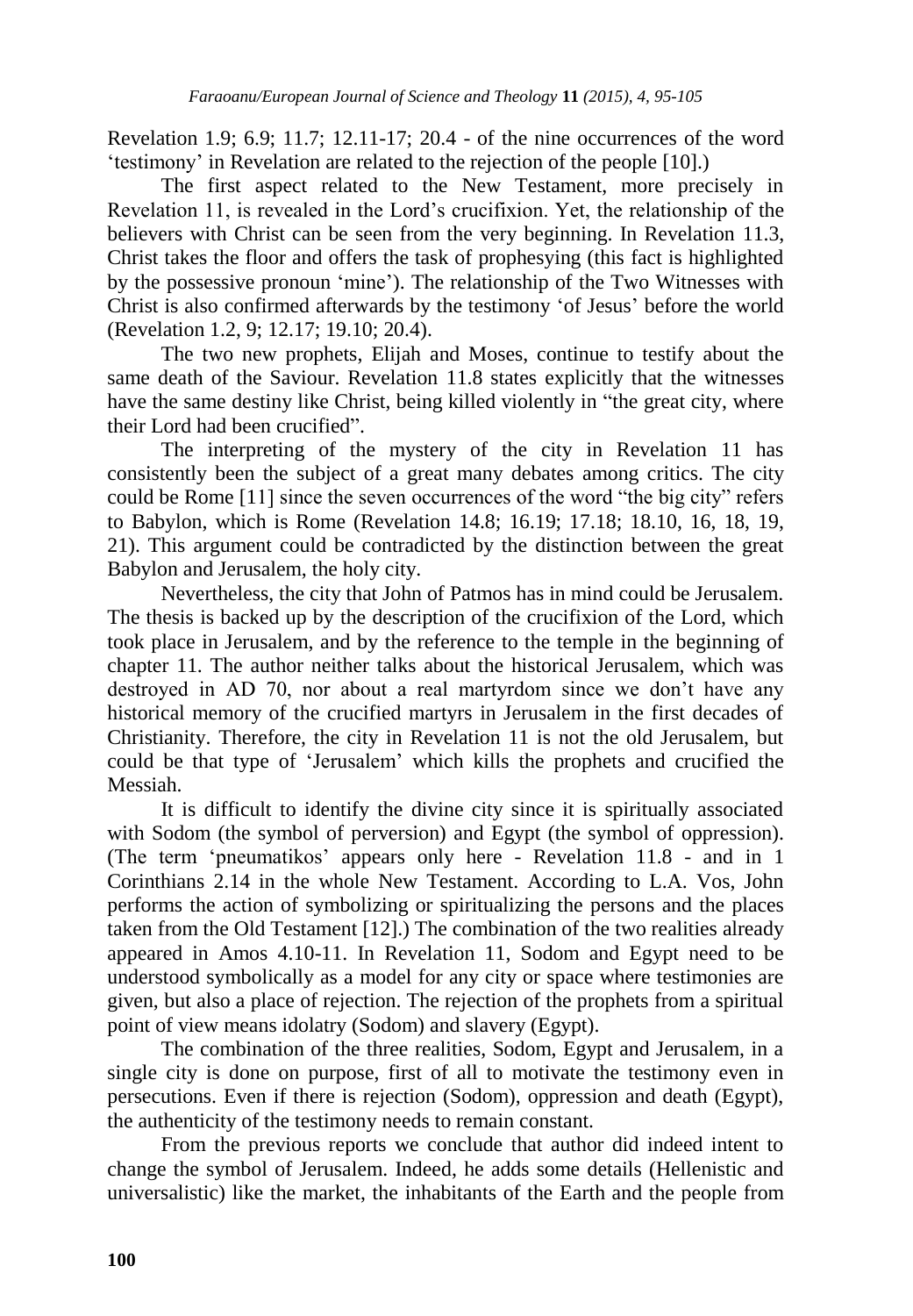any tribe and nation. These universal elements, along with the invitation to interpret the city in a spiritual way, lead to the idea of an entire world seen as a symbol. The big city is the whole people of God, desecrated and soiled by his enemies (the comparison with Sodom and Egypt), but at the same time it is also the holy place of worship and testimony for the Lord. This big city is the symbol of every corner of the earth, the scene of confrontation between the messianic and the non-messianic forces and a place where the Gospel is spread to all nations.

The second element from the New Testament makes reference to the three days (and a half) of the (non) burial, of the resurrection and ascension. (According to P. Prigent the three days and a half represent the period of the Church"s testimony towards the exterior, in parallel with the period of three years and a half [13].) After three days and a half of silence and apparent defeat, the testifiers come to life. The image of the resurrection of the witnesses could be seen in Ezekiel 37.1-14, where the dried bones come back to life, symbol of the ending of exile and the return to the Promised Land. Likewise, in Revelation the witnesses are resurrected in order to continue their mission on earth so that the Church could spread the mystery till the end. Yet, the symbol of the three days when the witnesses lie in death refers rather to Christ, the one who was risen by God after three days.

The ascension to heaven could recall the traditions of Elijah (2 Kings 2.11) and Enoch (Sirach 44.16), but the meaning of the ascension receives a new connotation when referred to the ascension of Christ, to whom the Two Witnesses are associated.

In our text, the Two Witnesses receive features that are similar to Jesus [14], and all their life and mission seem to be modelled after that of Christ so that Christ the crucified can be called their "Lord". At the same time, their death is a reminder of the death of Jesus. By imitating Christ in everything, the Two Witnesses share in the same resurrection and ascension: "Neither Stephen (Acts 6-7), nor Francis of Assisi, who was alike Christ due to the received stigmata, partook of such a configuration with Christ" [1, p. 230].

The characteristics of the witnesses in Revelation 11 do not fully clarify their identity. They cannot be interpreted individually, i.e., two characters from the Old and the New Testament. The two characters were identified one by one with: a. Elijah (2 Kings 2.11) and Enoch (Genesis 5.24), because of their ascension to heaven without having tasted death and because of their return (Malachi 3.23-24); b. Elijah and Jeremiah; c. Peter and Paul; d. James the apostle and James the Lord"s brother, or James and John.

On the other hand, no allegoric interpretation is possible, even if we could see in the Two Witnesses the law and the prophets (Moses and Elijah). Other proposals following this train of thought are: The Law and the Gospel; Israel and the Church or the Jews and the gentiles in the Church [3, p. 286]; the Old Testament (the Word of God) and the New Testament (the testimony of Christ) [10].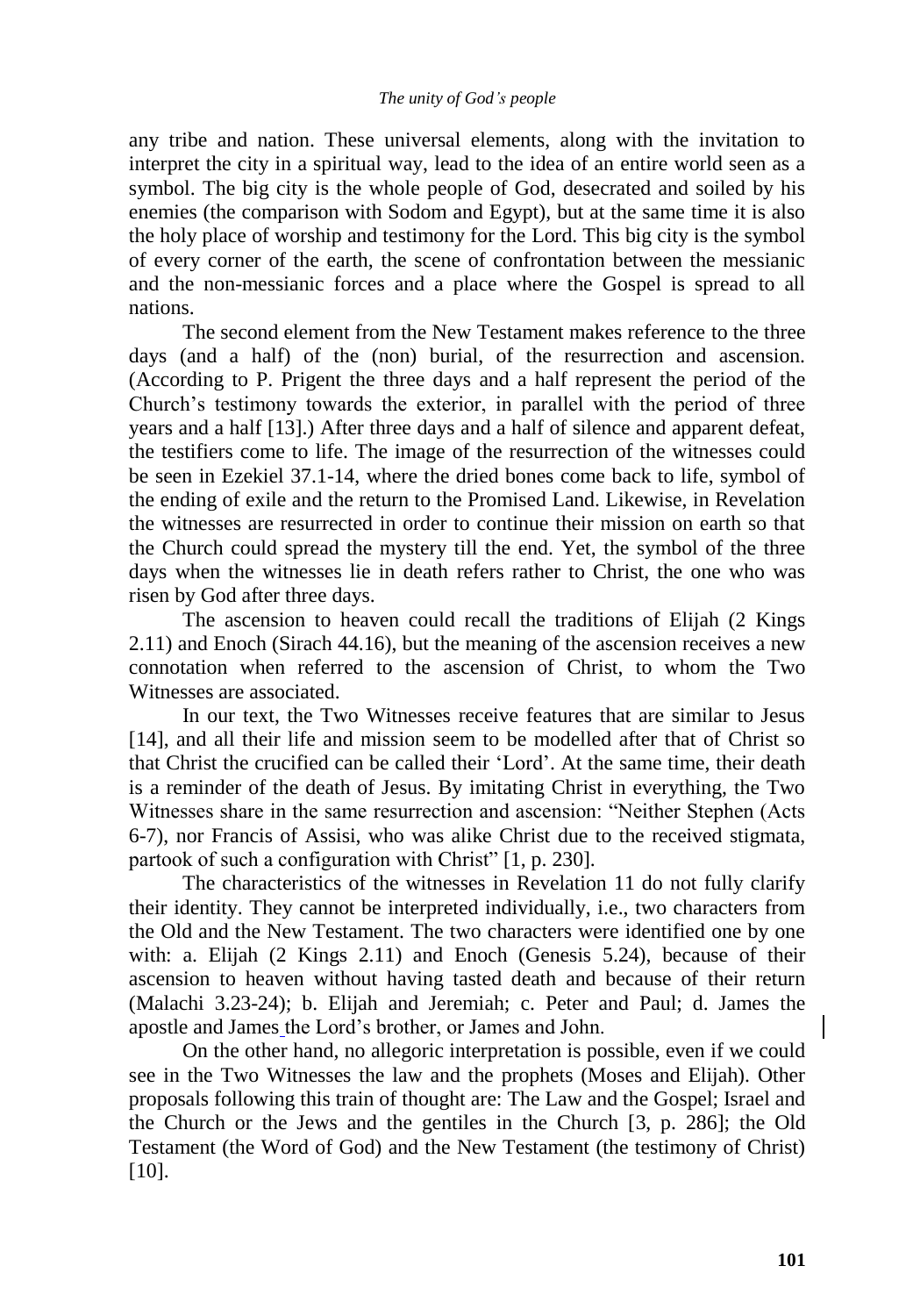The most relevant interpretation resides in seeing in the Two Witnesses not two different entities, but all prophets and the Christian witnesses or the calling and the prophetic testimony of the people of God. The following arguments can be listed among those in favour of this thesis: a) the lamps, either in Zechariah 4.2-3 or in Revelation 1.20, are a symbol of the people of God; b) the Beast, which in Daniel 7.21 persecuted Israel could also fight all the people of God in Revelation 11.7; c) in other fragments of the Revelation, Jesus"s witnesses are the community of believers (Revelation 6.9; 12.11, 17; 19.10; 20.4); d) the persecution that lasts for the same period of time as the testimony is carried out against the community (Revelation 12.6, 14; 13.6) and determines us to think of a collective testimony. FA. Feuillet talks about Israel who will finally be converted [15].

### *2.4. The testimony of the Two Martyrs of Christ today*

As I mentioned previously, it follows that the Two Witnesses are thus the symbol of God's people that gives their prophetic testimony, fights the evil forces and calls to repentance. (For Bauckham the Two Witnesses are a symbol of the Church"s prophetic testimony, inspired by the seven spirits with a view to inspire the world to worship God [4, p. 138].)

A first consideration refers to the fight against the evil forces for people today. Like the witnesses, the righteous must trust God in his suffering and humble himself under the mighty hand of God, because He is the one who sheds justice. This fact is connected with the reality of persecution. One of the ways to resist it is to be conscious of the divine protection. But, in according to Revelation 11 the real way to testify is to imitate Jesus Christ. A Christian follows his Saviour in everything He says, everything He does and by taking up his cross every day. This faithfulness of testifying will be rewarded by and with Christ in heaven.

A second consideration is about the "big Holy city". All the testimony has its place in the "big city", that is means the whole world. That is the scene of the witness and resistance in front of the persecutors. Our world seems Moses' Egypt when there was the oppression. It is a world that can be compared with the city of Sodom because of the many forms of sins around us surrounding. Finally, we can consider the world another city where Jesus Christ is constantly crucified. To offer a more positive point of view, we have to consider this big city not only the battlefield of confrontation between the messianic and nonmessianic forces, but the land of evangelisation, the space where the Good News is spread.

#### **3. The unique people of God in Revelation**

In Revelation 11, the author presents the image of the Two Witnesses by means of the same procedure, combining aspects from the Old and the New Testament in order to create the unitary image of the people of God. The original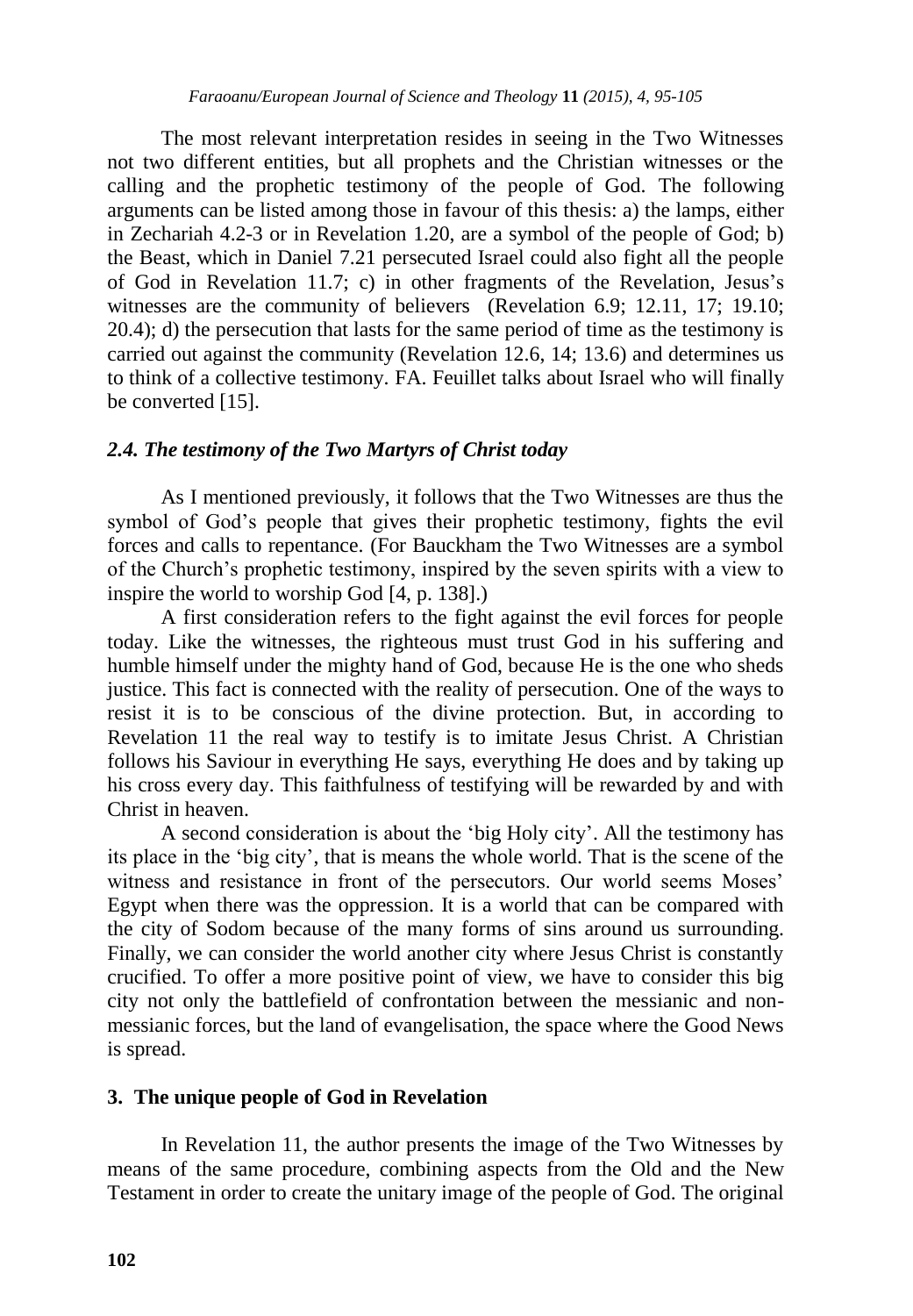use of the Scripture and the creation of complex images are two peculiar aspects of the Book of Revelation. More interesting are the creative pictures of the author. An example is the image of the Two Witnesses: they have many and various elements drawn from the Scripture. By creating these compositions the book of Revelations shows its fascinating character.

However, by using the technique to describe the people of God by means of elements from the Old and the New Testament, John intends to demonstrate the idea of a unique people.

Generally speaking, the first component mentioned is drawn from The Old Testament. Then, the old testamentary elements are often associated with what is heard, such as the voice from Revelation 11.1-3. Afterwards, the aspect from The Old Testament is many times related with God: the Divine protection reserved for the Two Witnesses. The description of the people of God with texts and quotes from The Old Testament is carried out from the perspective of the historical road to the cross, where the protection of God is required in the fight against the evil forces.

The pre-messianic component is specifically identifiable in the image of the witnesses standing before the Lord of the earth, who inherit the prophetic vocation of Elijah, Moses and Jeremiah and the royal and sacerdotal function of Zerubbabel and respectively, Joshua [16]. Consequently, like the prophets, the Two Witnesses have the power to perform miracles, preach the Word and invite to repentance and conversion.

The neo testamentary component is mentioned immediately after that from the Old Testament, without any explanation from the author: death, resurrection and witnesses ascending with Christ to Heaven. For symmetry, the specific aspect of the New Testament is often associated with what the author sees: the vision of those 144.000 in Revelation 14.1-5, the New Jerusalem in Revelation 21.9-22.5, etc.

Then, the neo testamentary attributes are often related to Christ the Lamb. Like Christ, the Two Witnesses face the rejection of the world, are persecuted and not understood, and towards the end of their mission, they are sentenced to death. The apparent defeat in death is in fact a victory together with Christ, and the resurrection and ascension to heaven confirms the novelty of the Christian testimony.

The Two Witnesses, by always being portrayed together, represent a united and unitary people of God. The Witnesses are like a single entity, always united in action, in the proclamation of the Word of God, in suffering and in the destiny of death and resurrection. Thus, it can be said that between the people of The Old Covenant and that of the New Covenant must be the same unity without any fractures.

Another element that lends support to the unity of the people is the hint to more cities in Revelation 11.8. On one hand, there are mentions of cities from The Old Testament such as Sodom. On the other hand the citadel where their Lord was crucified refers to an event from The New Testament, i.e., the death of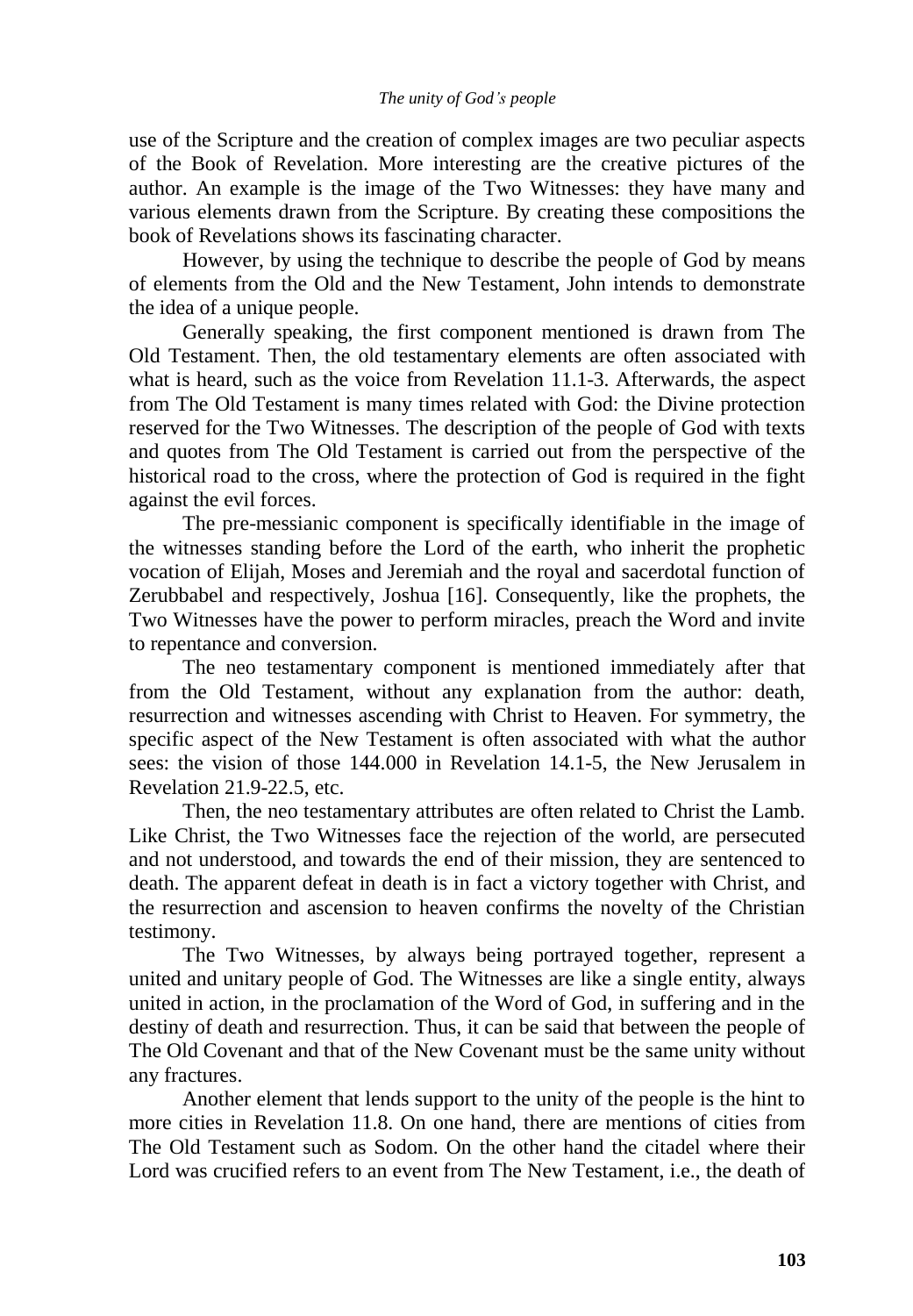Christ. All these cities are put together in order to create the unitary symbol of the entire world, where the Christian"s testimony is brought forth.

The Two Witnesses are therefore a symbol of the unique people of God that fulfils the testimony in the same way as Moses and Elijah (pre-Messianic component), but in a total configuration with Christ (Messianic component). The two components, old and neo testamentary, are combined in order to create the unique image of the people of God. This only one people of God are in continuity with Israel of the past and receive its originality from Christ Messiah.

# **4. Conclusions**

In the history of exegesis the text from Revelation 11 was often interpreted from the perspective of testimony offered for God, up to the point of sacrifice own life. However, there is the possibility that with the Two Witnesses the symbol of the people of God looms. These people are seen from the perspective of their path in history and are described by means of biblical pictures.

The first conclusion is ecclesiological. What kind of Church did John have in mind? The example of the Two Witnesses leads us to consider the prophetic and testimonial aspects of God"s people. Just like the witnesses, Christians are called to be prophets, to witness and to imitate Christ in suffering.

The second conclusion is biblical. The witnesses' description using elements from The Old and New Testament, without any distinction, is a sign of envisioning a unique Scripture. John quoted from the books of Hebrew Scripture and completes his quotes by hinting allusions to the books of The New Testament. He cannot conceive any distinction between Old Testament and New Testament. The same importance and equality must be in our biblical vision, too. We cannot underestimate the books of the Old Testament. Actually, all the Scripture and all its books are holy and have the same note of divine inspiration.

Another mention regards the abundant quotations from the Bible as we seen in Revelation 11. John"s language and thoughts are bathed in biblical ideas. John shows us the importance of the Holy Scripture, in everyday life. Furthermore, the author of Revelation doesn"t indicate the sources of his biblical references. It seems that he knew the Bible by heart. He studied and deeply considered the Holy Scripture. In the same time, John suggests a way to read and reflect upon the Scripture.

The last conclusion refers to the uniqueness dimension. Beyond the unity of the sacred Scriptures, John"s intention is to portray a unique people, the community of the old alliance united with that of the new alliance, belonging to the Risen Lamb. In God"s unique plan of redemption, in the history of unitary and unique redemption, the unique people of God move towards the eschatological fulfilment.

The idea of unity as connatural to the people of God could be seen as a starting point in order to stimulate the dialogue with the Jewish religion and other Christian communities.